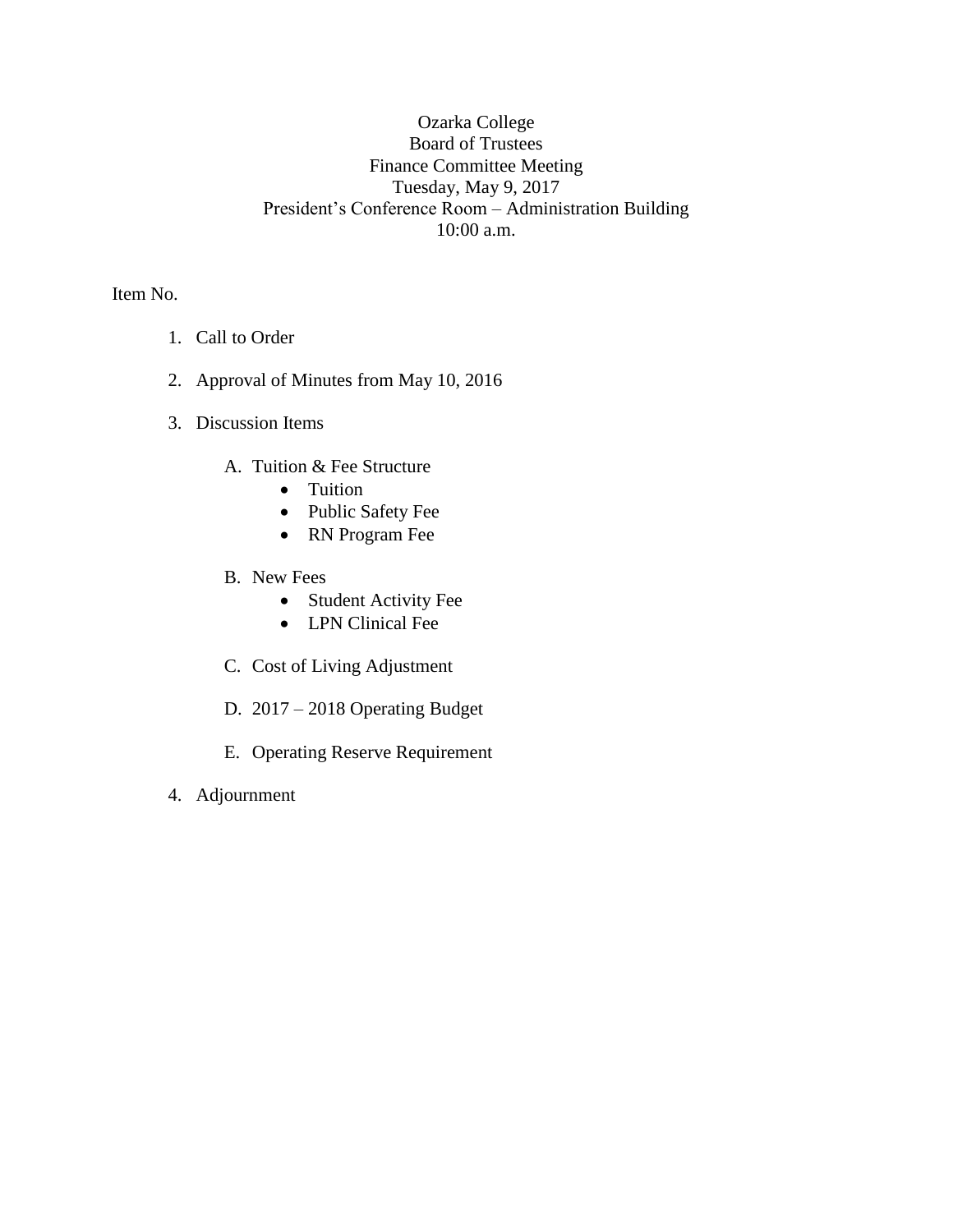Ozarka College Board of Trustees Finance Committee Meeting Discussion Item A – Tuition and Fee Structure

Rationale:

Ozarka College has experienced flat funding from the state for the past several years. In order to continue providing high quality instruction, offer new programs, and recruit and retain qualified staff additional revenue sources are necessary.

To cover the increasing costs of the College, effective July 1, 2017, the following changes in the tuition and fee structure will be implemented:

- 1. A tuition increase of \$2.00 per credit for both in-state and out-of-state tuition
- 2. A public safety fee increase of \$2.50 per credit hour
- 3. A RN program fee increase of \$155 per semester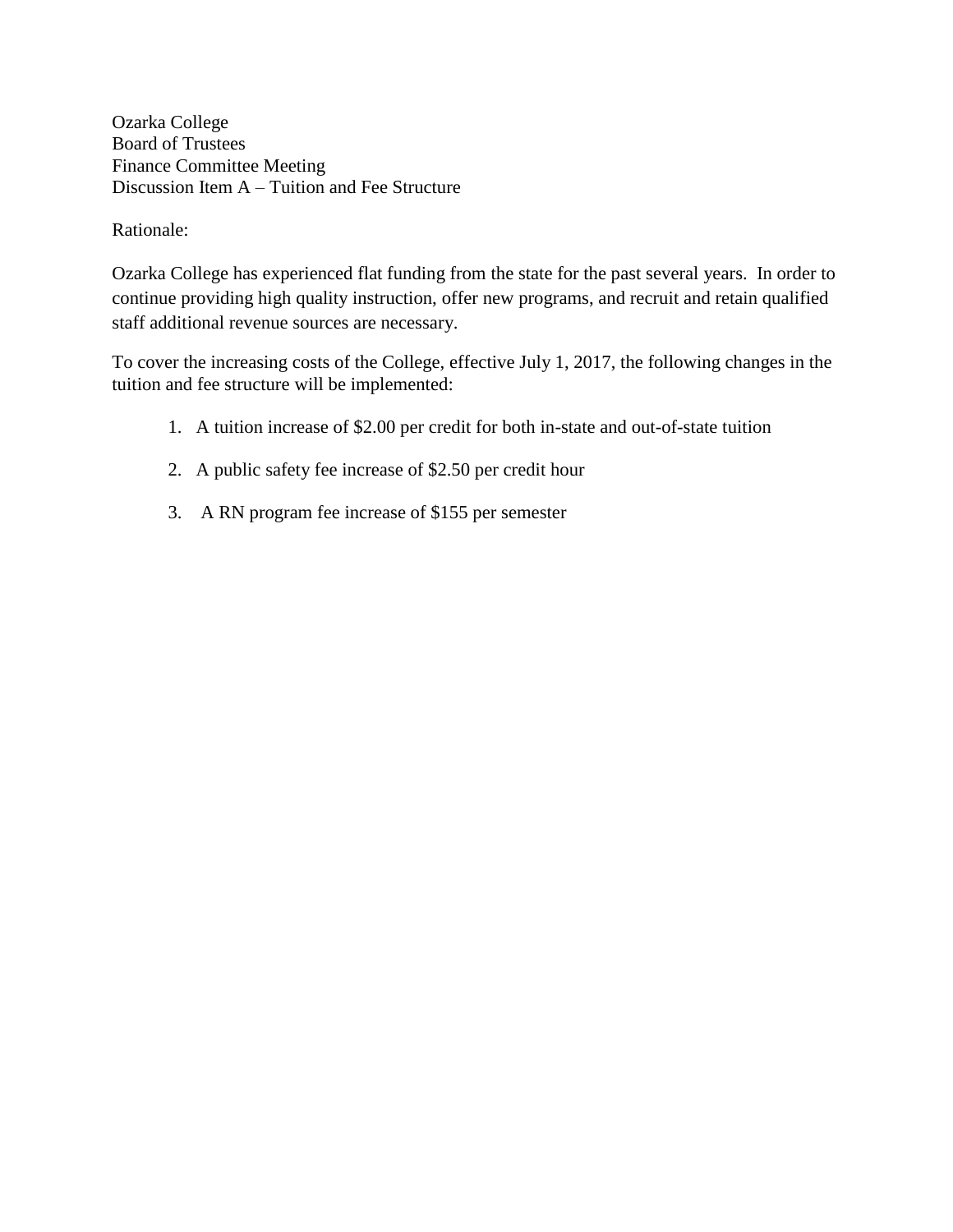Ozarka College Board of Trustees Finance Committee Meeting Discussion Item B – New Fees

Rationale:

Ozarka College is committed to student success – whether it is providing quality instruction or encouraging student engagement.

In order to recruit and retain quality clinical instructors, an increase in the hourly amount paid to clinical instructors is required to compete with peer institutions and industry rates.

To provide opportunities for students to become engaged with the staff and their peers, a number of student events are held throughout the year. The expenses associated with these activities typically come from departmental budgets that have been created with limited funds for critical operations to carry out the daily activities of the department. Additional funds are needed to provide more student activities at each campus.

The following fees will be effective on July 1, 2017:

- 1. A LPN clinical fee of \$75 per semester
- 2. A student activity fee of \$2.00 per credit hour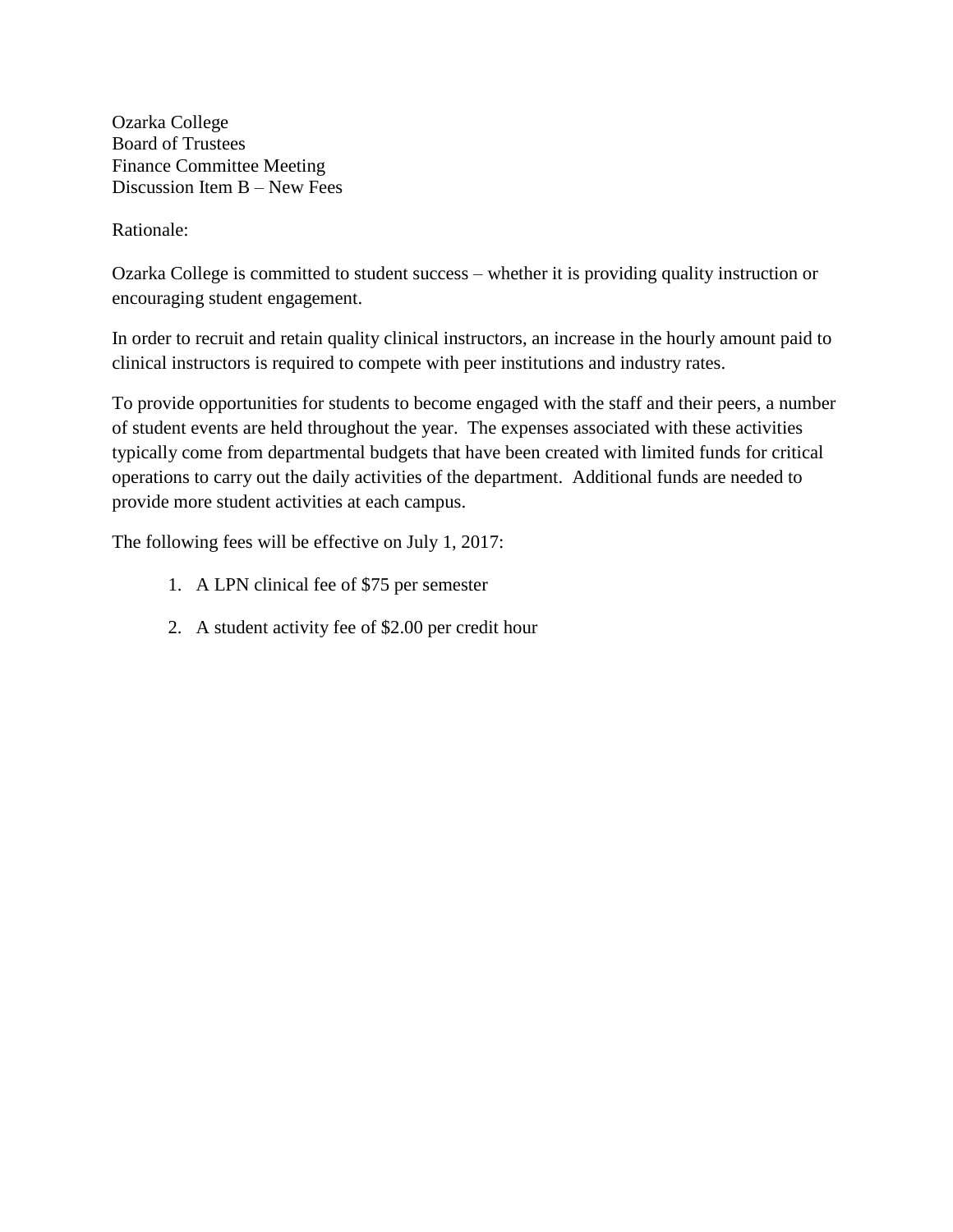Ozarka College Board of Trustees Finance Committee Meeting Discussion Item C – Cost of Living Adjustment

Rationale:

Ozarka College is fortunate to have a dedicated and conscientious workforce. In recognition of this, the Administration recommends that a two percent (2%) cost of living adjustment be effective July 1, 2017 for all eligible faculty, staff, and administrative personnel.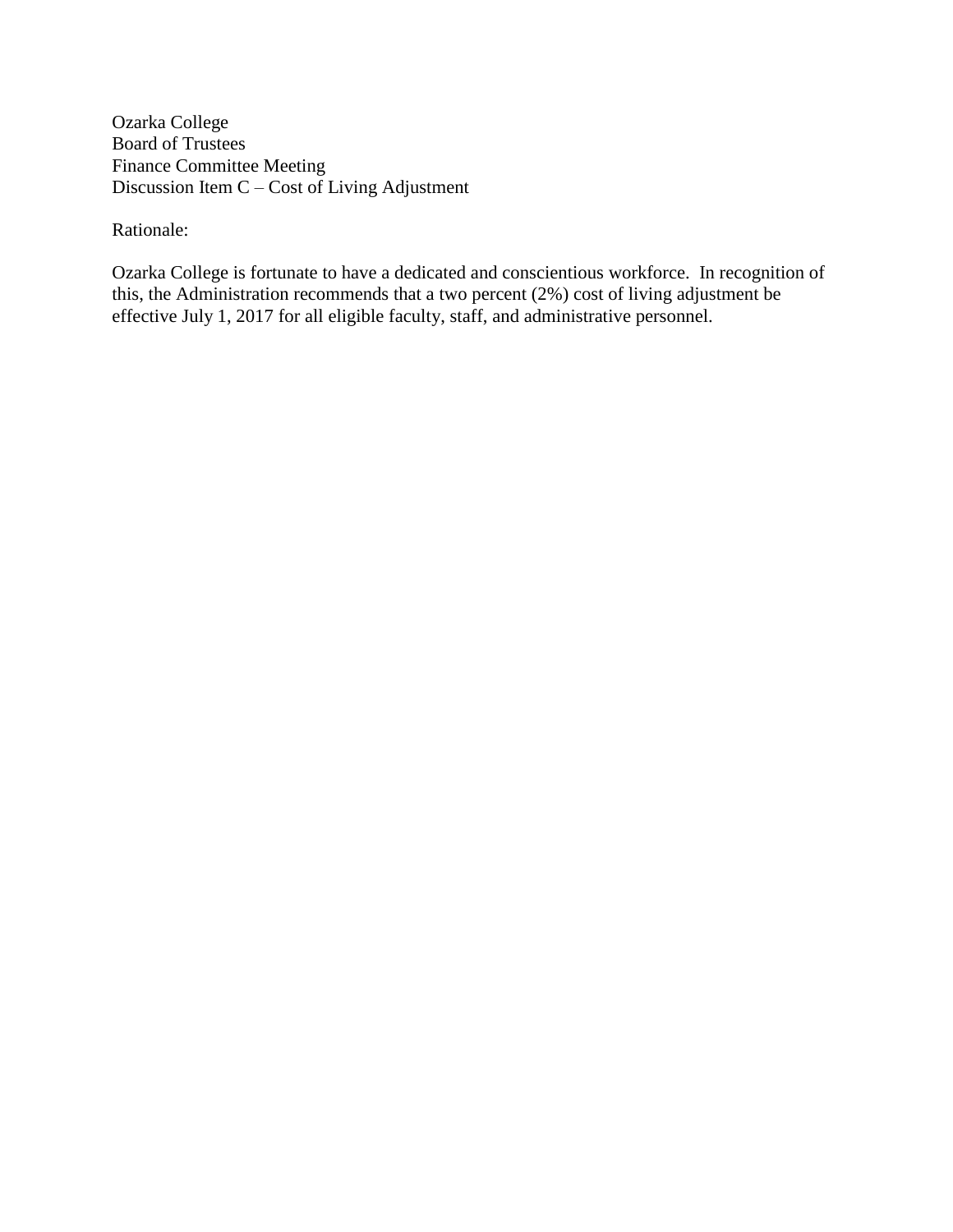Ozarka College Board of Trustees Finance Committee Meeting Discussion Item D – 2018 Operating Budget

Rationale:

The 2018 Operating Budget has been completed and is being presented for your review.